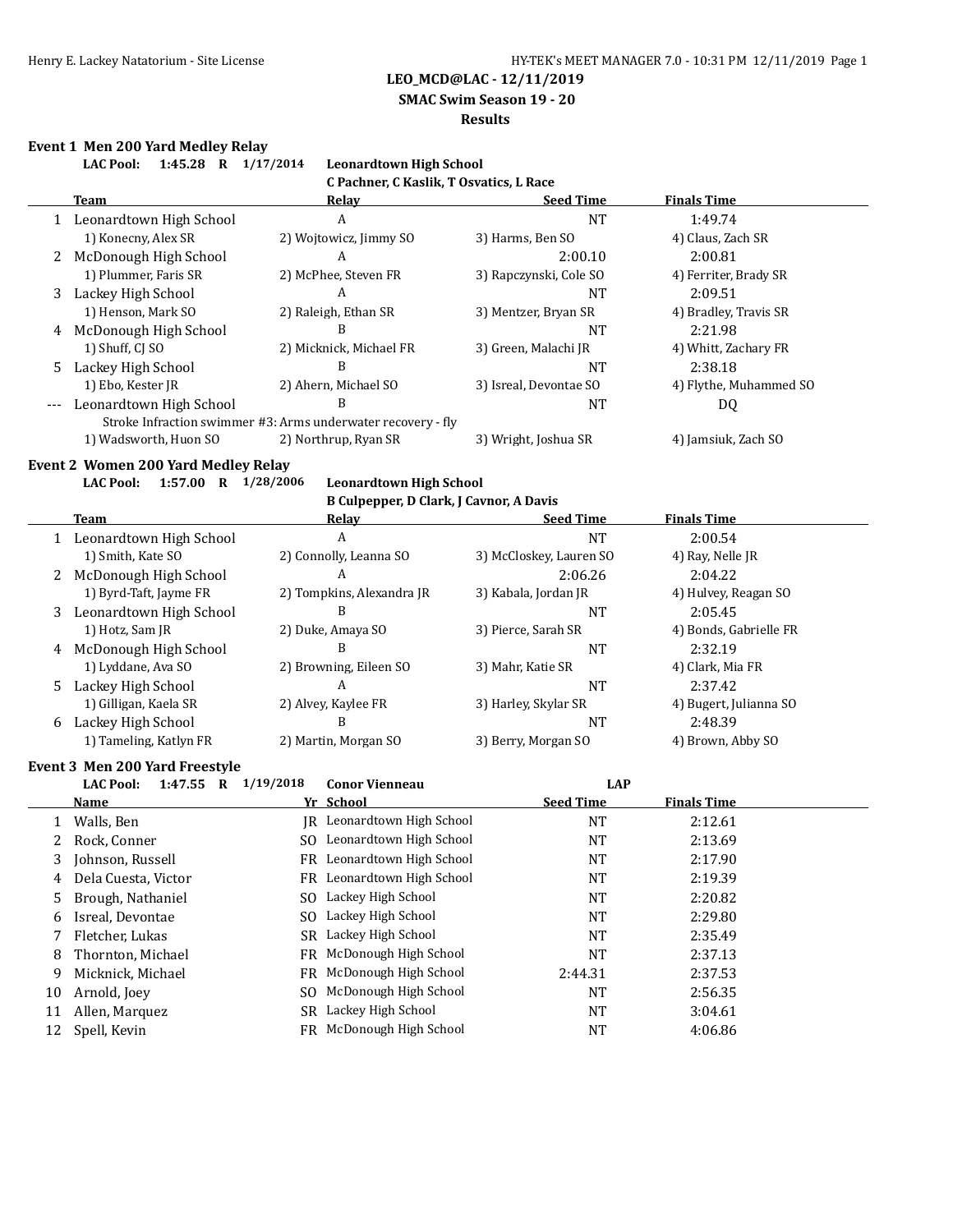### **SMAC Swim Season 19 - 20**

## **Results**

### **Event 4 Women 200 Yard Freestyle**

|    | <b>LAC Pool:</b><br>2:01.90<br>R | 1/16/2015 | <b>Havley Newton</b>       | <b>LEO</b>       |                    |
|----|----------------------------------|-----------|----------------------------|------------------|--------------------|
|    | <b>Name</b>                      |           | Yr School                  | <b>Seed Time</b> | <b>Finals Time</b> |
|    | Allred, Caroline                 |           | FR Leonardtown High School | NT               | 2:15.39            |
| 2  | Wojtowicz, Jenny                 | FR        | Leonardtown High School    | NT               | 2:18.31            |
| 3  | McCauley, Abigail                |           | SO Leonardtown High School | NT               | 2:22.32            |
| 4  | Jones, Ava                       | FR        | Leonardtown High School    | NT               | 2:37.02            |
| 5. | Corcoran, Alexis                 |           | FR Lackey High School      | NT               | 2:45.07            |
| 6  | Byrd-Taft, Theldra Jean          | IR        | McDonough High School      | NT               | 2:51.50            |
|    | Berry, Morgan                    |           | SO Lackey High School      | NT               | 2:53.38            |
| 8  | McClure, Madison                 | SO.       | McDonough High School      | NT               | 3:01.61            |
| 9  | Clark, Mia                       | FR.       | McDonough High School      | 3:24.49          | 3:14.08            |
| 10 | Welch, Katelyn                   | SR.       | Lackey High School         | NT               | 3:27.42            |
| 11 | Wade, Haley                      | IR        | McDonough High School      | 3:52.67          | 3:43.31            |

#### **Event 5 Men 200 Yard IM**

|       | 1:58.45<br><b>LAC Pool:</b><br>R | 12/6/2019 | Jaydon Cunningham                 | <b>NOC</b>       |                    |  |
|-------|----------------------------------|-----------|-----------------------------------|------------------|--------------------|--|
|       | Name                             |           | Yr School                         | <b>Seed Time</b> | <b>Finals Time</b> |  |
|       | 1 Wojtowicz, Jimmy               | SO.       | Leonardtown High School           | NT               | 2:12.67            |  |
| 2     | Bryan, Caleb                     |           | SO Leonardtown High School        | NT               | 2:21.70            |  |
| 3     | Northrup, Ryan                   |           | SR Leonardtown High School        | NT               | 2:25.60            |  |
| 4     | Raleigh, Ethan                   |           | SR Lackey High School             | <b>NT</b>        | 2:34.87            |  |
| 5     | McPhee, Steven                   |           | FR McDonough High School          | 2:43.99          | 2:43.41            |  |
| 6     | Smith, Liam                      |           | <b>IR</b> Leonardtown High School | NT               | 2:44.11            |  |
|       | Whitten, Evan                    | SO.       | McDonough High School             | <b>NT</b>        | 3:00.61            |  |
| 8     | Shuff, CI                        | SO.       | McDonough High School             | NT               | 3:08.98            |  |
| $---$ | Fletcher, Lukas                  |           | SR Lackey High School             | NT               | DQ                 |  |
|       | One hand touch - fly             |           |                                   |                  |                    |  |

### **Event 6 Women 200 Yard IM**

|   | <b>LAC Pool:</b><br>2:12.83<br>R | 12/7/2018<br><b>Madeline Frick</b> | <b>HUN</b>                             |  |
|---|----------------------------------|------------------------------------|----------------------------------------|--|
|   | <b>Name</b>                      | Yr School                          | <b>Seed Time</b><br><b>Finals Time</b> |  |
|   | Smith, Kate                      | Leonardtown High School<br>SO.     | <b>NT</b><br>2:28.70                   |  |
|   | 2 McCloskey, Lauren              | SO Leonardtown High School         | 2:29.37<br>NT                          |  |
|   | 3 Pierce, Sarah                  | Leonardtown High School<br>SR      | 2:38.84<br><b>NT</b>                   |  |
| 4 | Jarrett, Alexis                  | SO Leonardtown High School         | <b>NT</b><br>2:40.50                   |  |
| 5 | Mahr, Katie                      | McDonough High School<br>SR        | 2:57.18<br>2:59.76                     |  |
|   | 6 Hulvey, Reagan                 | SO McDonough High School           | 3:05.84<br>3:01.96                     |  |
|   | Browning, Eileen                 | McDonough High School<br>SO.       | <b>NT</b><br>3:11.53                   |  |
| 8 | Corcoran, Alexis                 | FR Lackey High School              | NT<br>3:17.42                          |  |
| 9 | Alvey, Kaylee                    | FR Lackey High School              | <b>NT</b><br>3:20.99                   |  |

#### **Event 7 Men 50 Yard Freestyle**

|    | <b>LAC Pool:</b><br>21.76 R | 1/12/2005 | <b>Eric S Pinno</b>      |                  |                    |  |
|----|-----------------------------|-----------|--------------------------|------------------|--------------------|--|
|    | Name                        |           | Yr School                | <b>Seed Time</b> | <b>Finals Time</b> |  |
|    | Benson, Taylor              | SR.       | Leonardtown High School  | NT               | 25.16              |  |
|    | Wadsworth, Huon             | SO.       | Leonardtown High School  | NT               | 25.18              |  |
| 3  | Ferriter, Brady             |           | SR McDonough High School | 26.34            | 26.25              |  |
| 4  | Jamsiuk, Zach               | SO.       | Leonardtown High School  | <b>NT</b>        | 26.50              |  |
| 5. | Plummer, Faris              |           | SR McDonough High School | 26.91            | 26.73              |  |
| 6  | Loesch, Andy                | FR        | Leonardtown High School  | NT               | 27.35              |  |
|    | Wittington, Ben             | SR        | Lackey High School       | <b>NT</b>        | 31.43              |  |
| 8  | Salley, Demetrius           | SR        | McDonough High School    | 33.77            | 31.71              |  |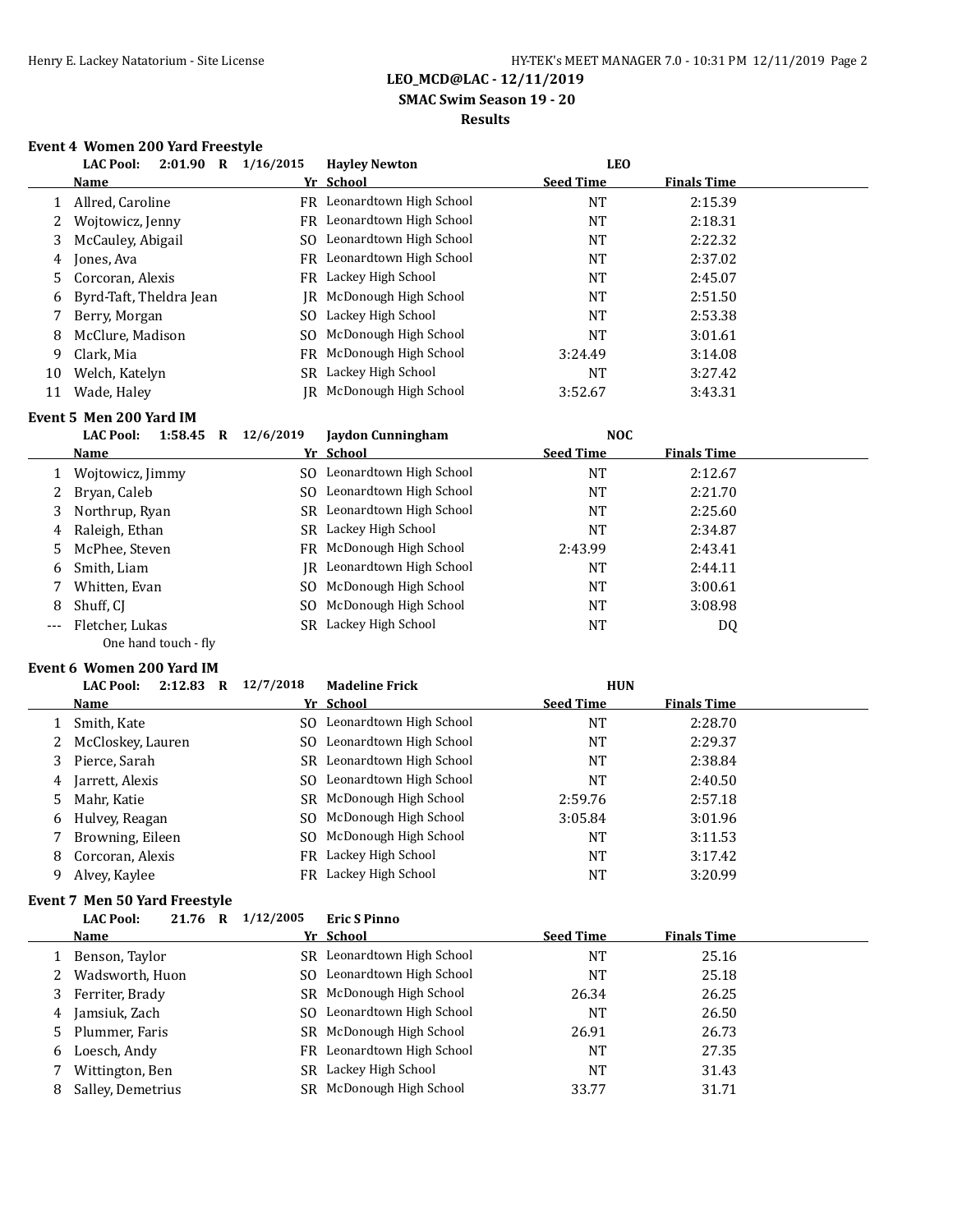**SMAC Swim Season 19 - 20**

### **Results**

## **(Event 7 Men 50 Yard Freestyle)**

|    | <b>Name</b>    | Yr School                | <b>Seed Time</b> | <b>Finals Time</b> |
|----|----------------|--------------------------|------------------|--------------------|
| Q  | Riggs, Jake    | SR Lackey High School    | <b>NT</b>        | 34.16              |
| 10 | Hall, Kameron  | FR McDonough High School | 44.39            | 39.93              |
|    | Sandifer, Josh | FR Lackey High School    | <b>NT</b>        | 40.85              |
|    | Summers, Nick  | SO Lackey High School    | <b>NT</b>        | 41.65              |

## **Event 8 Women 50 Yard Freestyle**

|    | 25.21<br><b>LAC Pool:</b><br>$\mathbf R$ | 1/24/2018 | <b>Megan Schueller</b>     | <b>LAP</b>       |                    |
|----|------------------------------------------|-----------|----------------------------|------------------|--------------------|
|    | Name                                     |           | Yr School                  | <b>Seed Time</b> | <b>Finals Time</b> |
|    | Bonds, Gabrielle                         |           | FR Leonardtown High School | NT               | 26.98              |
|    | Hotz, Sam                                |           | IR Leonardtown High School | NT               | 27.52              |
|    | 3 Byrd-Taft, Jayme                       |           | FR McDonough High School   | 28.37            | 28.07              |
| 4  | Pilkerton, Josilyn                       |           | SR Leonardtown High School | NT               | 28.13              |
|    | 5 Carrigg, Anna Kate                     |           | SO Leonardtown High School | <b>NT</b>        | 29.40              |
| 6  | Hill, Paige                              |           | SO Lackey High School      | NT               | 31.47              |
|    | Golden, Iris                             |           | IR McDonough High School   | NT               | 33.54              |
| 8  | Landgraf, Annie                          |           | SR Lackey High School      | NT               | 36.53              |
| 9  | Brown, Abby                              |           | SO Lackey High School      | <b>NT</b>        | 39.45              |
| 10 | Stauffer, Jaelyn                         | FR        | Lackey High School         | NT               | 39.61              |
| 11 | Bennett, Paige                           |           | FR McDonough High School   | 45.78            | 43.25              |
|    |                                          |           |                            |                  |                    |

### **Event 11 Men 100 Yard Butterfly**

|       | <b>LAC Pool:</b><br>55.62<br>R            | 1/30/2016<br><b>Alec Bacon</b> | <b>LEO</b>       |                    |  |
|-------|-------------------------------------------|--------------------------------|------------------|--------------------|--|
|       | <b>Name</b>                               | Yr School                      | <b>Seed Time</b> | <b>Finals Time</b> |  |
|       | Rapczynski, Cole                          | McDonough High School<br>SO.   | 1:02.03          | 1:02.27            |  |
|       | Smith, Liam                               | JR Leonardtown High School     | <b>NT</b>        | 1:04.49            |  |
| 3     | Wright, Joshua                            | SR Leonardtown High School     | <b>NT</b>        | 1:05.07            |  |
| 4     | Mentzer, Bryan                            | SR Lackey High School          | <b>NT</b>        | 1:06.71            |  |
| 5.    | Walls, Ben                                | Leonardtown High School<br>IR  | <b>NT</b>        | 1:10.97            |  |
| 6     | Shuff, CI                                 | SO McDonough High School       | 1:32.86          | 1:26.55            |  |
| $---$ | Isreal, Devontae<br>Non-simultaneous arms | Lackey High School<br>SO.      | <b>NT</b>        | DQ                 |  |
| ---   | Cassetta, Samuel                          | Leonardtown High School<br>IR. | <b>NT</b>        | DQ                 |  |

Arms underwater recovery

### **Event 12 Women 100 Yard Butterfly**

|          | <b>LAC Pool:</b><br>1:00.80<br>$\mathbf R$ | 12/7/2018 | <b>Madeline Frick</b>      | <b>HUN</b>       |                    |  |
|----------|--------------------------------------------|-----------|----------------------------|------------------|--------------------|--|
|          | Name                                       |           | Yr School                  | <b>Seed Time</b> | <b>Finals Time</b> |  |
|          | Ray, Nelle                                 | IR        | Leonardtown High School    | <b>NT</b>        | 1:01.24            |  |
|          | Tompkins, Alexandra                        | IR        | McDonough High School      | 1:07.64          | 1:05.81            |  |
| 3        | Wojtowicz, Jenny                           | FR.       | Leonardtown High School    | <b>NT</b>        | 1:07.80            |  |
| 4        | Smith, Kate                                | SO.       | Leonardtown High School    | NT               | 1:08.87            |  |
| 5        | Pierce, Sarah                              |           | SR Leonardtown High School | <b>NT</b>        | 1:10.89            |  |
| 6        | Harley, Skylar                             | SR.       | Lackey High School         | NT               | 1:28.84            |  |
|          | Browning, Eileen                           | SO.       | McDonough High School      | 1:27.36          | 1:31.21            |  |
| 8        | Byrd-Taft, Theldra Jean                    | IR        | McDonough High School      | NT               | 1:37.99            |  |
| $\cdots$ | Wilson, Taylor                             | FR.       | Lackey High School         | <b>NT</b>        | DQ                 |  |
|          | Non-simultaneous arms                      |           |                            |                  |                    |  |
|          | Event 13 Men 100 Yard Freestyle            |           |                            |                  |                    |  |
|          | <b>LAC Pool:</b><br>48.87<br>$\mathbf R$   | 1/29/2005 | <b>Eric S Pinno</b>        |                  |                    |  |
|          | Name                                       |           | Yr School                  | <b>Seed Time</b> | <b>Finals Time</b> |  |

| Name              | .  | -scnool                 | seea lime | rinais lime           |
|-------------------|----|-------------------------|-----------|-----------------------|
| Tavlor<br>Benson, | SR | Leonardtown High School | <b>NT</b> | $- - - -$<br>J / .J J |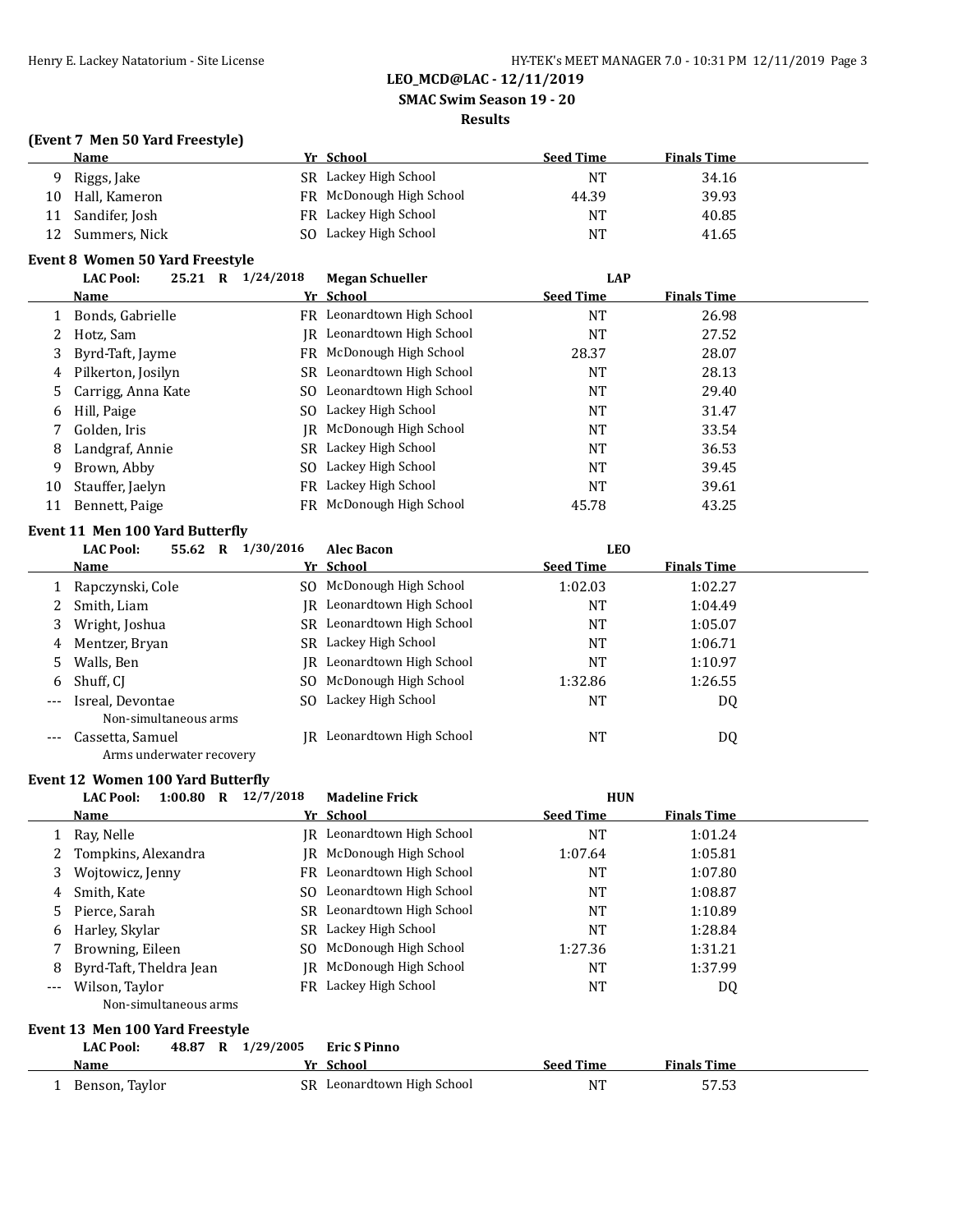**SMAC Swim Season 19 - 20**

### **Results**

## **(Event 13 Men 100 Yard Freestyle)**

|    | Name             |     | Yr School                  | <b>Seed Time</b> | <b>Finals Time</b> |
|----|------------------|-----|----------------------------|------------------|--------------------|
|    | 2 Cassetta, Will |     | FR Leonardtown High School | NT               | 1:02.06            |
| 3  | Ferriter, Brady  |     | SR McDonough High School   | 1:05.80          | 1:03.40            |
| 4  | Plummer, Faris   |     | SR McDonough High School   | NT               | 1:03.89            |
| 5  | Green, Malachi   |     | IR McDonough High School   | 1:07.16          | 1:04.98            |
| 6  | Wichrowski, Luke |     | IR Leonardtown High School | <b>NT</b>        | 1:05.88            |
|    | Magda, Ayden     | IR. | Leonardtown High School    | NT               | 1:06.46            |
| 8  | Wittington, Ben  |     | SR Lackey High School      | NT               | 1:15.78            |
| 9  | Riggs, Jake      |     | SR Lackey High School      | NT               | 1:19.26            |
| 10 | Stewart, Justin  |     | SR Lackey High School      | NT               | 1:22.57            |
| 11 | Brown, Nathaniel |     | SR Lackey High School      | <b>NT</b>        | 1:34.16            |
| 12 | Musser, Derrick  |     | SR McDonough High School   | <b>NT</b>        | 1:35.97            |

## **Event 14 Women 100 Yard Freestyle**

## **LAC Pool: 54.95 R 12/9/2009 Melissa Boughton**

|    | Name               |     | Yr School                         | <b>Seed Time</b> | <b>Finals Time</b> |  |
|----|--------------------|-----|-----------------------------------|------------------|--------------------|--|
|    | 1 Connolly, Leanna |     | SO Leonardtown High School        | <b>NT</b>        | 1:01.30            |  |
|    | Allred, Caroline   |     | FR Leonardtown High School        | NT               | 1:02.10            |  |
| 3  | Savarese, Shelen   |     | SR Leonardtown High School        | NT               | 1:03.71            |  |
| 4  | Balaton, Christina |     | <b>IR</b> Leonardtown High School | <b>NT</b>        | 1:03.75            |  |
| 5. | Kabala, Jordan     |     | IR McDonough High School          | 1:08.68          | 1:07.92            |  |
| 6  | Bugert, Julianna   | SO. | Lackey High School                | <b>NT</b>        | 1:23.43            |  |
|    | Brown, Kaylee      |     | SO Lackey High School             | <b>NT</b>        | 1:25.39            |  |
| 8  | Catena, Mackenzie  |     | SO McDonough High School          | <b>NT</b>        | 1:32.60            |  |
| 9  | Heyl, Lindsay      | IR  | McDonough High School             | <b>NT</b>        | 1:36.89            |  |
| 10 | Klinger, Charlie   |     | SO Lackey High School             | NT               | 1:36.93            |  |
| 11 | Wade, Haley        | IR- | McDonough High School             | NT               | 1:46.79            |  |
| 12 | Tameling, Katlyn   |     | FR Lackey High School             | NT               | 2:07.64            |  |

### **Event 15 Men 500 Yard Freestyle**

|   | 4:41.96 R 1/23/2013<br><b>LAC Pool:</b> |     | <b>Ben Lawless</b>         | <b>NOC</b>       |                    |
|---|-----------------------------------------|-----|----------------------------|------------------|--------------------|
|   | Name                                    |     | Yr School                  | <b>Seed Time</b> | <b>Finals Time</b> |
|   | Rock, Conner                            |     | SO Leonardtown High School | <b>NT</b>        | 6:09.33            |
|   | Salter, Graham                          |     | SO Leonardtown High School | <b>NT</b>        | 6:24.61            |
|   | Brough, Nathaniel                       |     | SO Lackey High School      | NT               | 6:26.22            |
| 4 | Whitten, Evan                           |     | SO McDonough High School   | 7:31.24          | 7:27.78            |
| 5 | Whitt, Zachary                          |     | FR McDonough High School   | 7:55.14          | 7:33.16            |
|   | Ahern, Michael                          | SO. | Lackey High School         | <b>NT</b>        | 7:44.91            |

## **Event 16 Women 500 Yard Freestyle**

|   | 5:25.79 R<br><b>LAC Pool:</b> | 12/6/2019 | <b>Nyah Hartwell</b>     | <b>NOC</b>       |                    |
|---|-------------------------------|-----------|--------------------------|------------------|--------------------|
|   | Name                          |           | Yr School                | <b>Seed Time</b> | <b>Finals Time</b> |
|   | Scott, Laura                  | SR.       | Leonardtown High School  | NΤ               | 6:15.74            |
|   | 2 McCauley, Abigail           | SO.       | Leonardtown High School  | <b>NT</b>        | 6:31.84            |
| 3 | Mahr. Katie                   |           | SR McDonough High School | 7:07.11          | 7:01.10            |
|   | 4 Hulvey, Reagan              |           | SO McDonough High School | 7:11.76          | 7:09.52            |
|   | 5 Berry, Morgan               | SO.       | Lackey High School       | <b>NT</b>        | 7:58.45            |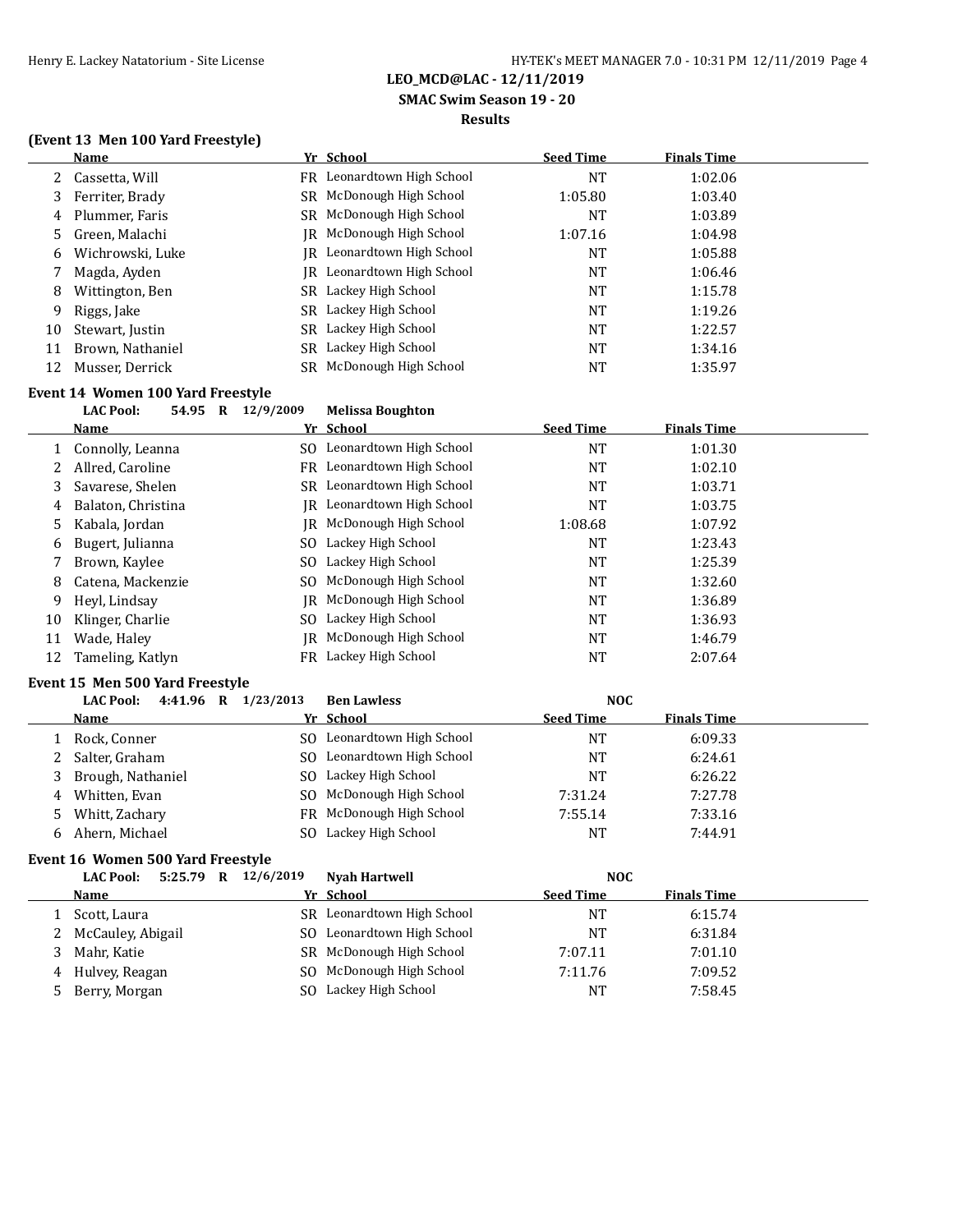**SMAC Swim Season 19 - 20**

#### **Results**

#### **Event 17 Men 200 Yard Freestyle Relay**

|       | 1:34.33 R 12/6/2006<br><b>LAC Pool:</b> | <b>Northern High School</b>              |                          |                           |
|-------|-----------------------------------------|------------------------------------------|--------------------------|---------------------------|
|       |                                         | G Pavelko, A Lacosse, C Cranford, M Gray |                          |                           |
|       | Team                                    | <u>Relay</u>                             | <b>Seed Time</b>         | <b>Finals Time</b>        |
|       | 1 Leonardtown High School               | А                                        | <b>NT</b>                | 1:36.48                   |
|       | 1) Wadsworth, Huon SO                   | 2) Wojtowicz, Jimmy SO                   | 3) Konecny, Alex SR      | 4) Claus, Zach SR         |
|       | 2 McDonough High School                 | A                                        | 1:44.26                  | 1:46.60                   |
|       | 1) Ferriter, Brady SR                   | 2) McPhee, Steven FR                     | 3) Plummer, Faris SR     | 4) Rapczynski, Cole SO    |
|       | 3 Lackey High School                    | A                                        | <b>NT</b>                | 1:51.02                   |
|       | 1) Bradley, Travis SR                   | 2) Mentzer, Bryan SR                     | 3) Allen, Marquez SR     | 4) Brough, Nathaniel SO   |
|       | 4 Leonardtown High School               | B                                        | NT                       | 1:53.32                   |
|       | 1) Nichols, Christopher SR              | 2) Coleman, Thomas SO                    | 3) Magda, Ayden JR       | 4) Rooney, Jack SO        |
|       | 5 McDonough High School                 | B                                        | <b>NT</b>                | 2:12.27                   |
|       | 1) Arnold, Joey SO                      | 2) Musser, Derrick SR                    | 3) Salley, Demetrius SR  | 4) Whitten, Evan SO       |
|       | 6 Lackey High School                    | B                                        | NT                       | 2:23.44                   |
|       | 1) Kozlowski, Julian SO                 | 2) Hunter, Dakarai FR                    | 3) Stewart, Justin SR    | 4) Wittington, Ben SR     |
|       | Event 18 Women 200 Yard Freestyle Relay |                                          |                          |                           |
|       | LAC Pool: 1:44.87 R 12/13/2017          | <b>Leonardtown High School</b>           | <b>LEO</b>               |                           |
|       |                                         | H Newton, E Carrigg, S Hotz, N Ray       |                          |                           |
|       | Team                                    | <b>Relay</b>                             | <b>Seed Time</b>         | <b>Finals Time</b>        |
|       | 1 McDonough High School                 | A                                        | 1:55.85                  | 1:53.91                   |
|       | 1) Byrd-Taft, Jayme FR                  | 2) Hulvey, Reagan SO                     | 3) Kabala, Jordan JR     | 4) Tompkins, Alexandra JR |
|       | 2 Leonardtown High School               | A                                        | <b>NT</b>                | 1:58.31                   |
|       | 1) O'Connor, Anne JR                    | 2) Repasi, Anna SR                       | 3) Allred, Adrianne FR   | 4) Pilkerton, Josilyn SR  |
|       | 3 Leonardtown High School               | B                                        | <b>NT</b>                | 2:09.32                   |
|       | 1) Zatonska, Magdalena JR               | 2) Wilkes, Alexis JR                     | 3) Francis, Jacquelyn SO | 4) Kosich, Julia FR       |
|       | 4 Lackey High School                    | A                                        | <b>NT</b>                | 2:13.69                   |
|       | 1) Alvey, Kaylee FR                     | 2) Welch, Katelyn SR                     | 3) Gilligan, Kaela SR    | 4) Hill, Paige SO         |
| 5     | McDonough High School                   | B                                        | <b>NT</b>                | 2:19.68                   |
|       | 1) Byrd-Taft, Theldra Jean JR           | 2) Lyddane, Ava SO                       | 3) Adair, Gracilyn FR    | 4) Golden, Iris JR        |
|       | 6 Lackey High School                    | B                                        | <b>NT</b>                | 2:38.05                   |
|       | 1) Martin, Morgan SO                    | 2) Stauffer, Jaelyn FR                   | 3) Brown, Abby SO        | 4) Landgraf, Annie SR     |
|       | <b>Event 19 Men 100 Yard Backstroke</b> |                                          |                          |                           |
|       | 54.45 R 1/25/2019<br><b>LAC Pool:</b>   | <b>Ben Voelker</b>                       | <b>CAL</b>               |                           |
|       | Name                                    | Yr School                                | <b>Seed Time</b>         | <b>Finals Time</b>        |
| 1     | Harms, Ben                              | SO Leonardtown High School               | <b>NT</b>                | 1:05.62                   |
| 2     | Bryan, Caleb                            | SO Leonardtown High School               | <b>NT</b>                | 1:15.28                   |
| 3     | Whitt, Zachary                          | FR McDonough High School                 | <b>NT</b>                | 1:26.55                   |
| 4     | Thornton, Michael                       | FR McDonough High School                 | NT                       | 1:28.53                   |
| 5     | Henson, Mark                            | SO Lackey High School                    | NT                       | 1:31.19                   |
| 6     | Arnold, Joey                            | McDonough High School<br>SO.             | NT                       | 1:32.84                   |
| 7     | Ebo, Kester                             | JR Lackey High School                    | NT                       | 2:01.96                   |
| 8     | Hunter, Dakarai                         | FR Lackey High School                    | <b>NT</b>                | 2:10.24                   |
| $---$ | Bauer, Leonardo                         | SO Lackey High School                    | <b>NT</b>                | DQ                        |
|       | Not on back off wall                    |                                          |                          |                           |
| $---$ | Dela Cuesta, Victor                     | FR Leonardtown High School               | NT                       | DQ                        |
|       | Non-continuous turning action           |                                          |                          |                           |
| $---$ | Spell, Kevin                            | FR McDonough High School                 | NT                       | DQ                        |
| $--$  | Horner, Zachary                         | FR Leonardtown High School               | <b>NT</b>                | <b>NS</b>                 |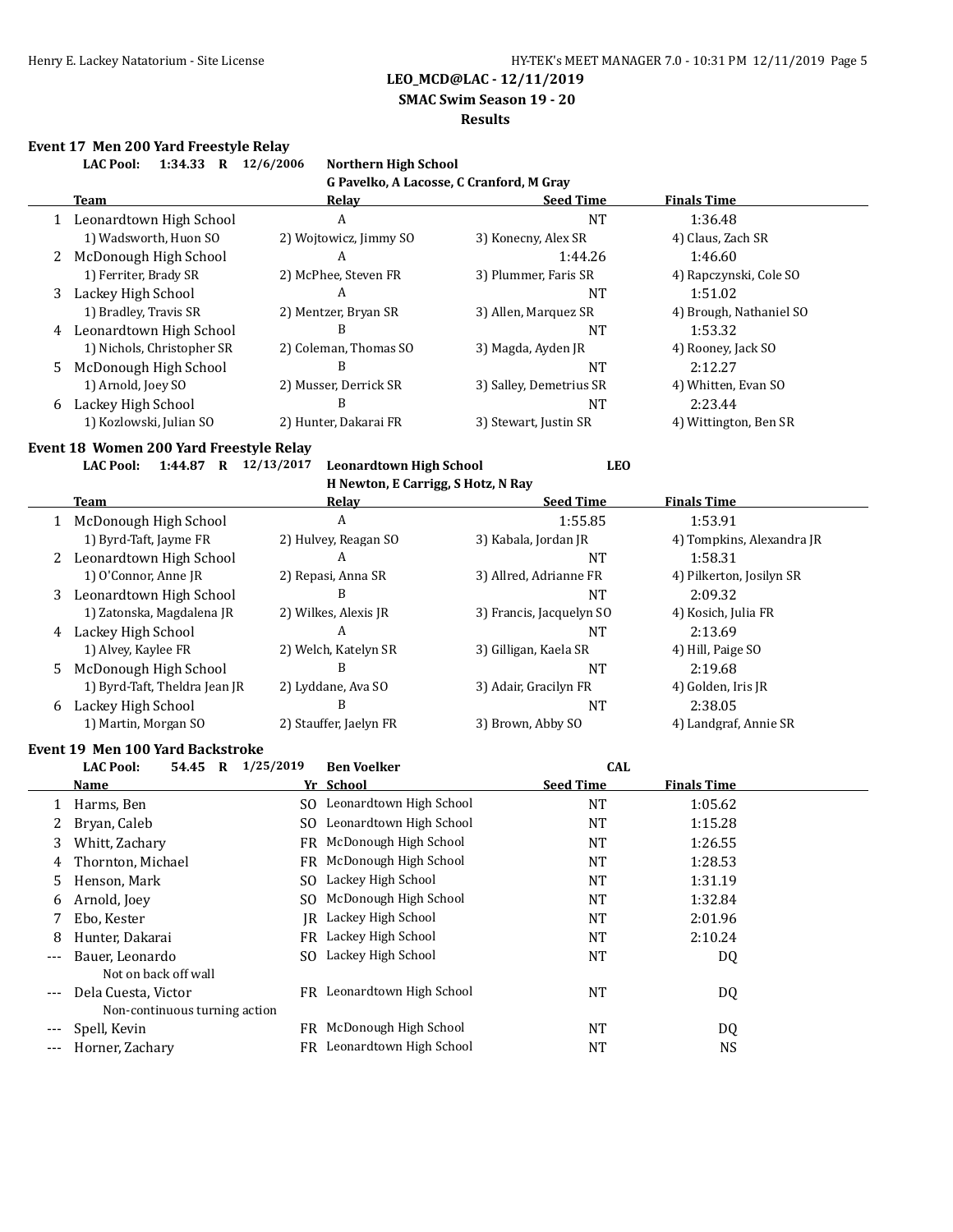## **SMAC Swim Season 19 - 20**

## **Results**

## **Event 20 Women 100 Yard Backstroke**

|    | 1:02.49<br><b>LAC Pool:</b><br>$\bf{R}$ | 12/7/2018 | <b>Sydney Atkins</b>       | <b>HUN</b>       |                    |  |
|----|-----------------------------------------|-----------|----------------------------|------------------|--------------------|--|
|    | <b>Name</b>                             |           | Yr School                  | <b>Seed Time</b> | <b>Finals Time</b> |  |
|    | McCloskey, Lauren                       |           | SO Leonardtown High School | NT               | 1:06.50            |  |
|    | Hotz, Sam                               | IR        | Leonardtown High School    | NT               | 1:07.99            |  |
| 3  | Allred, Adrianne                        |           | FR Leonardtown High School | NT               | 1:13.07            |  |
| 4  | deBrabander, Rachel                     | SR        | Leonardtown High School    | NT               | 1:15.09            |  |
| 5. | Byrd-Taft, Jayme                        | FR.       | McDonough High School      | NT               | 1:16.44            |  |
| 6  | Hill, Paige                             | SO.       | Lackey High School         | NT               | 1:29.95            |  |
|    | Lyddane, Ava                            | SO.       | McDonough High School      | 2:08.68          | 1:31.68            |  |
| 8  | Bugert, Julianna                        | SO.       | Lackey High School         | NT               | 1:40.59            |  |
| 9  | McClure, Madison                        | SO.       | McDonough High School      | NT               | 1:40.79            |  |
| 10 | Gilligan, Kaela                         | SR        | Lackey High School         | NT               | 1:45.70            |  |
| 11 | Tameling, Katlyn                        | FR        | Lackey High School         | NT               | 1:47.97            |  |
| 12 | Heyl, Lindsay                           | IR-       | McDonough High School      | NT               | 2:00.30            |  |

### **Event 21 Men 100 Yard Breaststroke**

|    | wencer wen roo iaru bitasen ont |         |           |                            |                  |                    |  |
|----|---------------------------------|---------|-----------|----------------------------|------------------|--------------------|--|
|    | <b>LAC Pool:</b>                | 59.46 R | 12/6/2019 | <b>Jaydon Cunningham</b>   | <b>NOC</b>       |                    |  |
|    | <b>Name</b>                     |         |           | Yr School                  | <b>Seed Time</b> | <b>Finals Time</b> |  |
|    | Rapczynski, Cole                |         | SO.       | McDonough High School      | 1:08.83          | 1:09.35            |  |
|    | Northrup, Ryan                  |         | SR.       | Leonardtown High School    | NT               | 1:10.59            |  |
|    | Raleigh, Ethan                  |         | SR        | Lackey High School         | <b>NT</b>        | 1:12.47            |  |
| 4  | McPhee, Steven                  |         |           | FR McDonough High School   | 1:18.59          | 1:18.90            |  |
|    | Cassetta, Will                  |         |           | FR Leonardtown High School | NT               | 1:19.00            |  |
| 6  | Wichrowski, Luke                |         | IR        | Leonardtown High School    | <b>NT</b>        | 1:19.21            |  |
|    | Cassetta, Samuel                |         | IR        | Leonardtown High School    | <b>NT</b>        | 1:20.81            |  |
| 8  | Micknick, Michael               |         | FR        | McDonough High School      | 1:25.54          | 1:22.19            |  |
| 9  | Ahern, Michael                  |         | SO.       | Lackey High School         | <b>NT</b>        | 1:30.62            |  |
| 10 | Kozlowski, Julian               |         | SO.       | Lackey High School         | NT               | 1:34.87            |  |

#### **Event 22 Women 100 Yard Breaststroke**

|       | <b>LAC Pool:</b><br>1:09.49<br>R | 12/7/2018 | Olivia Frick               | <b>HUN</b>       |                    |  |
|-------|----------------------------------|-----------|----------------------------|------------------|--------------------|--|
|       | Name                             |           | Yr School                  | <b>Seed Time</b> | <b>Finals Time</b> |  |
|       | Tompkins, Alexandra              |           | IR McDonough High School   | 1:10.36          | 1:10.50            |  |
|       | Connolly, Leanna                 | SO.       | Leonardtown High School    | NT               | 1:17.63            |  |
| 3     | Frill, Madison                   |           | IR Leonardtown High School | NT               | 1:22.49            |  |
| 4     | Jarrett, Alexis                  |           | SO Leonardtown High School | NT               | 1:22.89            |  |
| 5     | Konecny, Emily                   |           | FR Leonardtown High School | NT               | 1:31.51            |  |
| 6.    | Martin, Morgan                   |           | SO Lackey High School      | <b>NT</b>        | 1:44.56            |  |
|       | Golden, Iris                     |           | IR McDonough High School   | NT               | 1:45.47            |  |
| 8     | Klinger, Charlie                 | SO.       | Lackey High School         | <b>NT</b>        | 1:54.70            |  |
| $---$ | Adair, Gracilyn                  |           | FR McDonough High School   | NT               | DQ                 |  |
|       | One hand touch                   |           |                            |                  |                    |  |
| ---   | Catena, Mackenzie                | SO.       | McDonough High School      | NT               | DQ                 |  |
|       | One hand touch                   |           |                            |                  |                    |  |

## **Event 23 Men 400 Yard Freestyle Relay**

**LAC Pool: 3:31.77 R 12/10/2014 Leonardtown High School**

**A Bacon, D Pinno, J Lawrence, C Race**

| Team                    | Relav                  | Seed Time             | <b>Finals Time</b> |  |
|-------------------------|------------------------|-----------------------|--------------------|--|
| Leonardtown High School |                        | $N^{\tau}$            | 3:32.45            |  |
| 1) Konecny, Alex SR     | 2) Wojtowicz, Jimmy SO | 3) Wadsworth, Huon SO | 4) Claus, Zach SR  |  |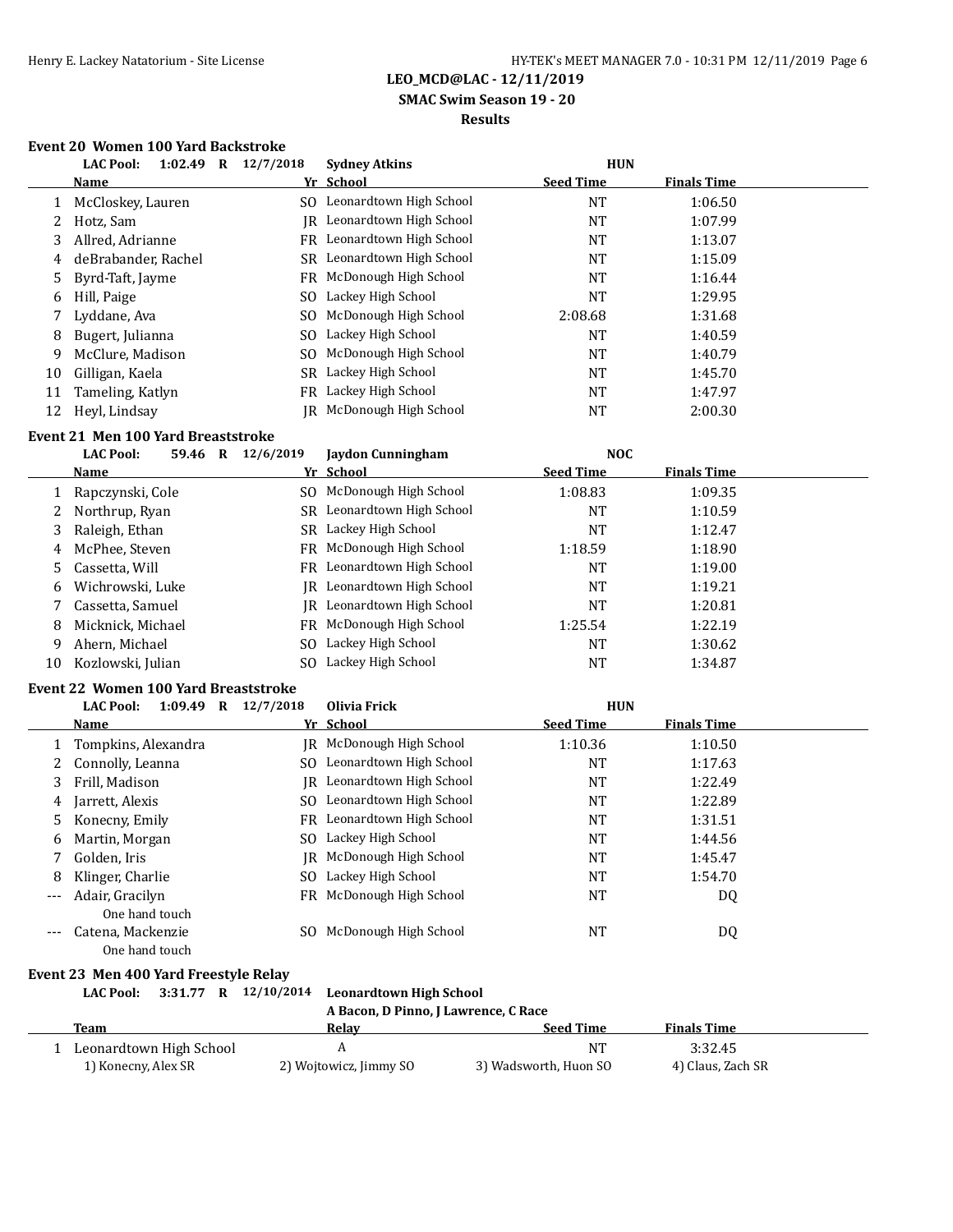**SMAC Swim Season 19 - 20**

#### **Results**

## **(Event 23 Men 400 Yard Freestyle Relay)**

|   | Team                                    | Relay                     | <b>Seed Time</b>        | <b>Finals Time</b>      |
|---|-----------------------------------------|---------------------------|-------------------------|-------------------------|
|   | 2 Leonardtown High School               | B                         | NT                      | 4:01.87                 |
|   | 1) Johnson, Russell FR                  | 2) Dela Cuesta, Victor FR | 3) Loesch, Andy FR      | 4) Smith, Liam JR       |
| 3 | Lackey High School                      | A                         | NT                      | 4:10.66                 |
|   | 1) Raleigh, Ethan SR                    | 2) Bradley, Travis SR     | 3) Brough, Nathaniel SO | 4) Mentzer, Bryan SR    |
| 4 | McDonough High School                   | A                         | 5:01.34                 | 4:37.15                 |
|   | 1) Green, Malachi JR                    | 2) Whitten, Evan SO       | 3) Shuff, CI SO         | 4) Micknick, Michael FR |
| 5 | Lackey High School                      | B                         | NT                      | 5:20.98                 |
|   | 1) Allen, Marquez SR                    | 2) Flythe, Muhammed SO    | 3) Henson, Mark SO      | 4) Fletcher, Lukas SR   |
| 6 | McDonough High School                   | B                         | NT                      | 5:23.14                 |
|   | 1) Arnold, Joey SO                      | 2) Salley, Demetrius SR   | 3) Musser, Derrick SR   | 4) Whitt, Zachary FR    |
|   | Event 24 Women 400 Vard Ereestyle Relay |                           |                         |                         |

# **Event 24 Women 400 Yard Freestyle Relay**

**LAC Pool: 3:50.48 R 1/3/2018 Leonardtown High School LEO N Ray, K Ng, S Hotz, H Newton**

|   | $\mathbf{R}$ $\mathbf{R}$ $\mathbf{R}$ $\mathbf{R}$ $\mathbf{R}$ $\mathbf{R}$ $\mathbf{S}$ $\mathbf{R}$ $\mathbf{R}$ $\mathbf{R}$ $\mathbf{R}$ $\mathbf{R}$ $\mathbf{R}$ $\mathbf{R}$ |                               |                        |                        |  |  |  |
|---|---------------------------------------------------------------------------------------------------------------------------------------------------------------------------------------|-------------------------------|------------------------|------------------------|--|--|--|
|   | Team                                                                                                                                                                                  | Relav                         | <b>Seed Time</b>       | <b>Finals Time</b>     |  |  |  |
| 1 | Leonardtown High School                                                                                                                                                               | A                             | NT                     | 3:53.34                |  |  |  |
|   | 1) Hotz, Sam JR                                                                                                                                                                       | 2) Bonds, Gabrielle FR        | 3) Duke, Amaya SO      | 4) Ray, Nelle JR       |  |  |  |
| 2 | Leonardtown High School                                                                                                                                                               | B                             | NT                     | 4:18.11                |  |  |  |
|   | 1) Scott, Laura SR                                                                                                                                                                    | 2) O'Connor, Anne JR          | 3) Savarese, Shelen SR | 4) Connolly, Leanna SO |  |  |  |
| 3 | McDonough High School                                                                                                                                                                 | A                             | 5:05.31                | 4:50.17                |  |  |  |
|   | 1) Mahr, Katie SR                                                                                                                                                                     | 2) Byrd-Taft, Theldra Jean JR | 3) Browning, Eileen SO | 4) Kabala, Jordan JR   |  |  |  |
| 4 | Lackey High School                                                                                                                                                                    | A                             | NT                     | 5:16.93                |  |  |  |
|   | 1) Berry, Morgan SO                                                                                                                                                                   | 2) Harley, Skylar SR          | 3) Corcoran, Alexis FR | 4) Hill, Paige SO      |  |  |  |
| 5 | Lackey High School                                                                                                                                                                    | B                             | NT                     | 5:41.66                |  |  |  |
|   | 1) Martin, Morgan SO                                                                                                                                                                  | 2) Welch, Katelyn SR          | 3) Landgraf, Annie SR  | 4) Alvey, Kaylee FR    |  |  |  |
| 6 | McDonough High School                                                                                                                                                                 | B                             | NT                     | 5:55.40                |  |  |  |
|   | 1) McClure, Madison SO                                                                                                                                                                | 2) Catena, Mackenzie SO       | 3) Clark, Mia FR       | 4) Golden, Iris JR     |  |  |  |